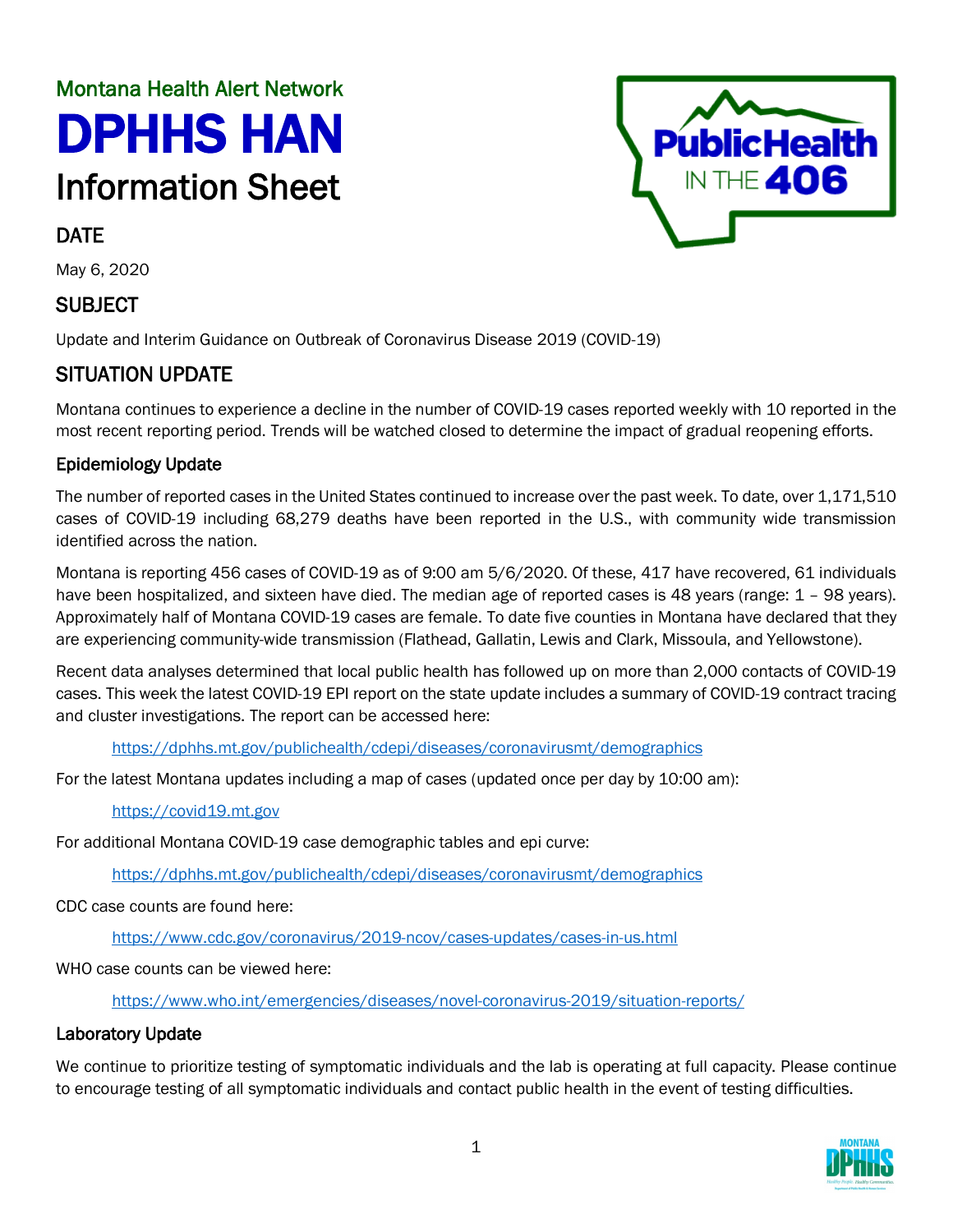# EMERGENCY MEDICAL SERVICES

No updates at this time.

## **HEALTHCARE**

## Outpatient Hemodialysis Centers

CDC has released a *Frontline Staff Toolkit for Outpatient Hemodialysis Facilities*:

[https://www.cdc.gov/coronavirus/2019-ncov/hcp/dialysis.html#anchor\\_1588604087](https://www.cdc.gov/coronavirus/2019-ncov/hcp/dialysis.html#anchor_1588604087) 

This new resource highlights the importance of infection prevention and control practices in outpatient dialysis facilities to slow the spread of Coronavirus Disease 2019 (COVID-19). Staff who are having frequent patient interactions and providing direct care in outpatient hemodialysis facilities are encouraged to watch and learn more about everyday infection prevention practices, as well as some additional practices that are essential during COVID-19. These brief educational videos can be viewed as a set or in segments as time allows:

#### Tips for Outpatient Hemodialysis Facilities during COVID-19

Video #1 - Infection Prevention Basics: Hand Hygiene & Environmental Disinfection:

[https://www.youtube.com/watch?v=iVO9sQKNo8A&feature=emb\\_title](https://www.youtube.com/watch?v=iVO9sQKNo8A&feature=emb_title)

#### Video #2 - Personal Protective Equipment (PPE):

[https://www.youtube.com/watch?v=a8wtli83X8I&feature=emb\\_title](https://www.youtube.com/watch?v=a8wtli83X8I&feature=emb_title)

Video #3 - Screening & Patient Placement:

[https://www.youtube.com/watch?v=9ai1UivV5CM&feature=emb\\_title](https://www.youtube.com/watch?v=9ai1UivV5CM&feature=emb_title)

## Updated Criteria for Return to Work for Healthcare Personnel with Confirmed or Suspected COVID-19

Decisions about return to work for Healthcare Personnel (HCP) with confirmed or suspected COVID-19 should be made in the context of local circumstances. CD Epi recommends using the test-based strategy in sensitive settings, such as long-term care settings.

This updated guidance includes the following:

- Changed the name of the 'non-test-based strategy' to 'symptom-based strategy' for those with symptoms and 'time-based strategy' for those without symptoms. Updated to extend the duration of exclusion from work to at least 10 days since symptoms first appeared.
- Based on this extension of the symptom-based and time-based strategies, language about the test-based strategy being preferred was removed.

[https://www.cdc.gov/coronavirus/2019-ncov/hcp/return-to-work.html?deliveryName=USCDC\\_425-DM27363](https://www.cdc.gov/coronavirus/2019-ncov/hcp/return-to-work.html?deliveryName=USCDC_425-DM27363)

## Healthcare Facilities and Long-Term Care

#### Updated Evaluating and Testing Persons for Coronavirus Disease 2019 (COVID-19)

This guidance has updated priorities for testing patients with suspected COVID-19 infection. Increased testing capacity will allow clinicians to consider COVID-19 testing for a wider group of symptomatic patients and persons without symptoms in certain situations.

[https://www.cdc.gov/coronavirus/2019-nCoV/hcp/clinical-criteria.html?deliveryName=USCDC\\_425-](https://www.cdc.gov/coronavirus/2019-nCoV/hcp/clinical-criteria.html?deliveryName=USCDC_425-DM27363) [DM27363](https://www.cdc.gov/coronavirus/2019-nCoV/hcp/clinical-criteria.html?deliveryName=USCDC_425-DM27363)